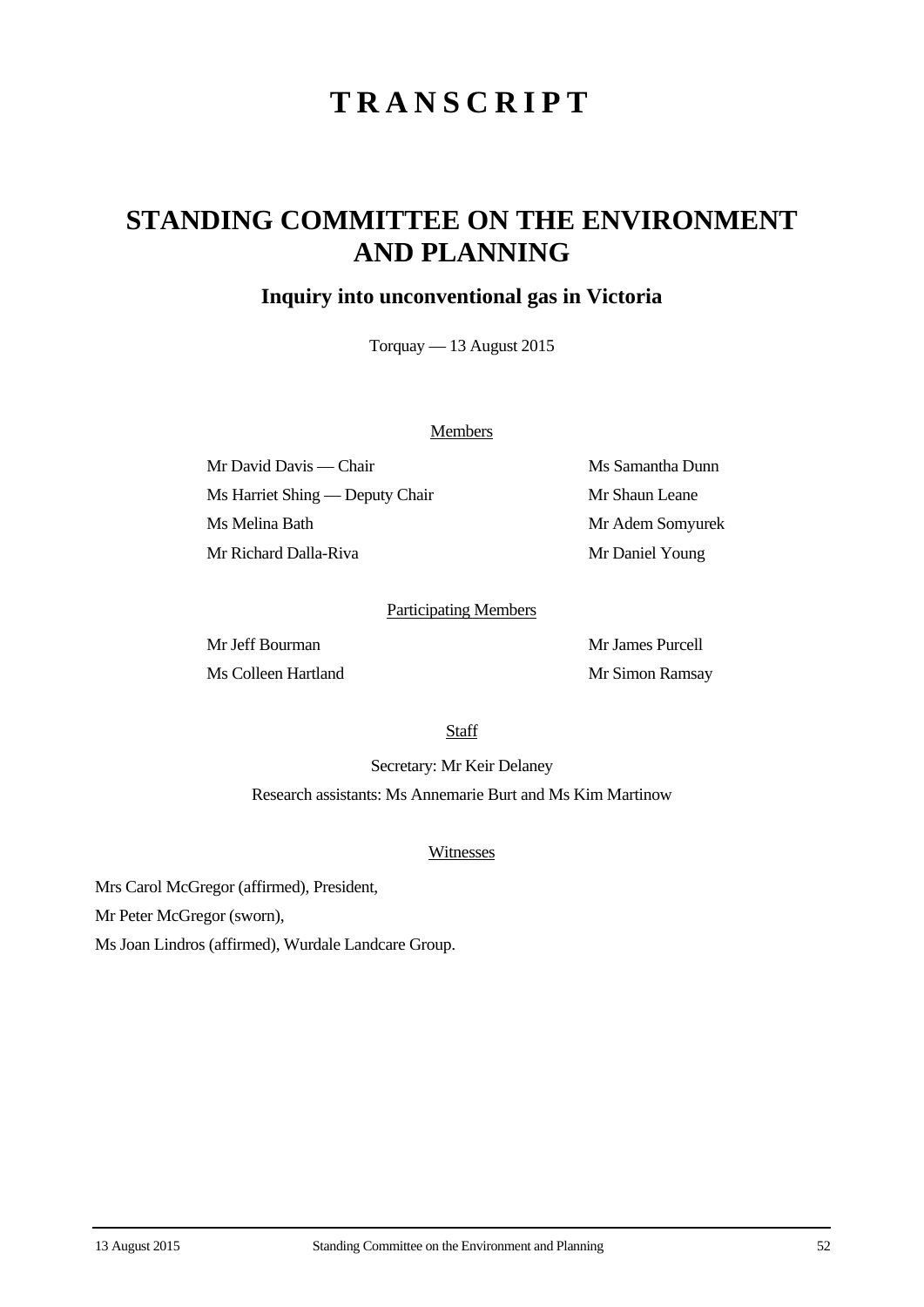**The CHAIR** — Carol, are you speaking first? I will ask you to briefly outline the Landcare group's view. Then we will ask questions.

**Mrs McGREGOR** — Thank you for the opportunity for us to speak today. I am the president of the Wurdale Landcare Group, and with me I have Peter McGregor and Joan Lindros, who are members of our Wurdale Landcare Group. We also had Daryl Hoffman who wanted to speak, but unfortunately he needed to go a committee that he sits on in [inaudible], so I will actually be doing a bit of speaking on his behalf as well.

I have handouts that I will probably want to hand out as well. Along with environment and agriculture, the Wurdale Landcare Group sees water as the most important resource in our region. The water supply for the Surf Coast shire, the City of Greater Geelong, Golden Plains and Colac all rely on this water source. The handouts I am sending around to you are maps showing the Barwon Water pipeline with an overlay of PEP 163 and a groundwater map for the region as well, also showing an overlay with PEP 163.

The extensive water supply network that runs through our region has a number of assets with potential vulnerabilities to contamination or destruction from unconventional gas exploration, extraction, transmission, water use and waste product control. These assets include: all surface catchments within the Surf Coast and adjacent shires; extensive groundwater catchment and aquifer resources at Barwon Downs and Anglesea; extensive open channel transmission infrastructure, which is vulnerable to seepage or leakage contamination and disruption; very large areas of shallow water storage at Wurdee Boluc Reservoir, which receives groundwater inflow from an extensive area; and also water pipeline infrastructure.

In addition, unconventional gas exploration and extraction should be excluded from the proximity of all known geological fault lines, some of which are adjacent to the above access and indicated on another map that unfortunately I could not get printed. There appears to be no adequate insurance available against the consequences, both immediate and long term, of water contamination or water transmission disruption which could affect this large, vital urban and regional water resource and infrastructure.

Gas companies are working on a relatively short-term — say, 10 to 12-year — exploitation and quick returns for a short-term duration, and it is not likely to be a long-term contributor to our region, as water does for generations to come. There is absolutely no community confidence that unconventional gas exploration and extraction can safely coexist with our community's water assets. Until future scientific studies can provide an absolute guarantee that the region's water resource is protected from all potential risk of contamination, both immediate and long term, then unconventional gas activity should be excluded from this region.

They were notes that Daryl Hoffman provided, and he is well versed in water storage and the catchments of our area. He is also happy for the committee to follow up with him if needed. I will now hand over to Peter, who is going to speak more in reference to agriculture.

**Mr McGREGOR** — Thank you for the opportunity to speak today. I am here to speak on agriculture. I have had 15 years experience with beef cattle in the hinterland of the Surf Coast shire, and from time to time we hear that small-time farmers are going to just use cows and sheep to mow grass. We hear that quite a bit down here. I am here to say that that is profoundly untrue. Agriculture in our area is becoming increasingly more valuable.

Firstly, I would like to say that the value of primary production as a whole is led by high global demand and more so by the US markets, where the main drivers are in pasture-fed beef burgers — that is your hamburgers — and they refer to it as chilled grinding beef. Australia produces 4 per cent of the world's beef supply — you can look all this up, but I will just say it anyway — and we are the third largest beef exporter. Of that, Victoria produces almost 20 per cent of beef and veal, so the point I am coming at is that Victoria is predominantly very large in cattle — and sheep and goats also, but I will get to that. I can only speak on my expertise.

Experts in the beef industry are predicting live-weight prices of up to \$3.20 by the end of this year, and there is no chance of that weakening. To put that into perspective, that will equate to a price of \$1000 for a 320 or 350-kilo yearling steer, which is kind of what prices are based on. They call it the eastern young cattle index; you may already know that. Also, good breeding stock — good cattle like good Angus stock and Te Mania and stuff like that — can go for up to \$2000 a head. If you drive down Coombes Road and go up Hendy Main, you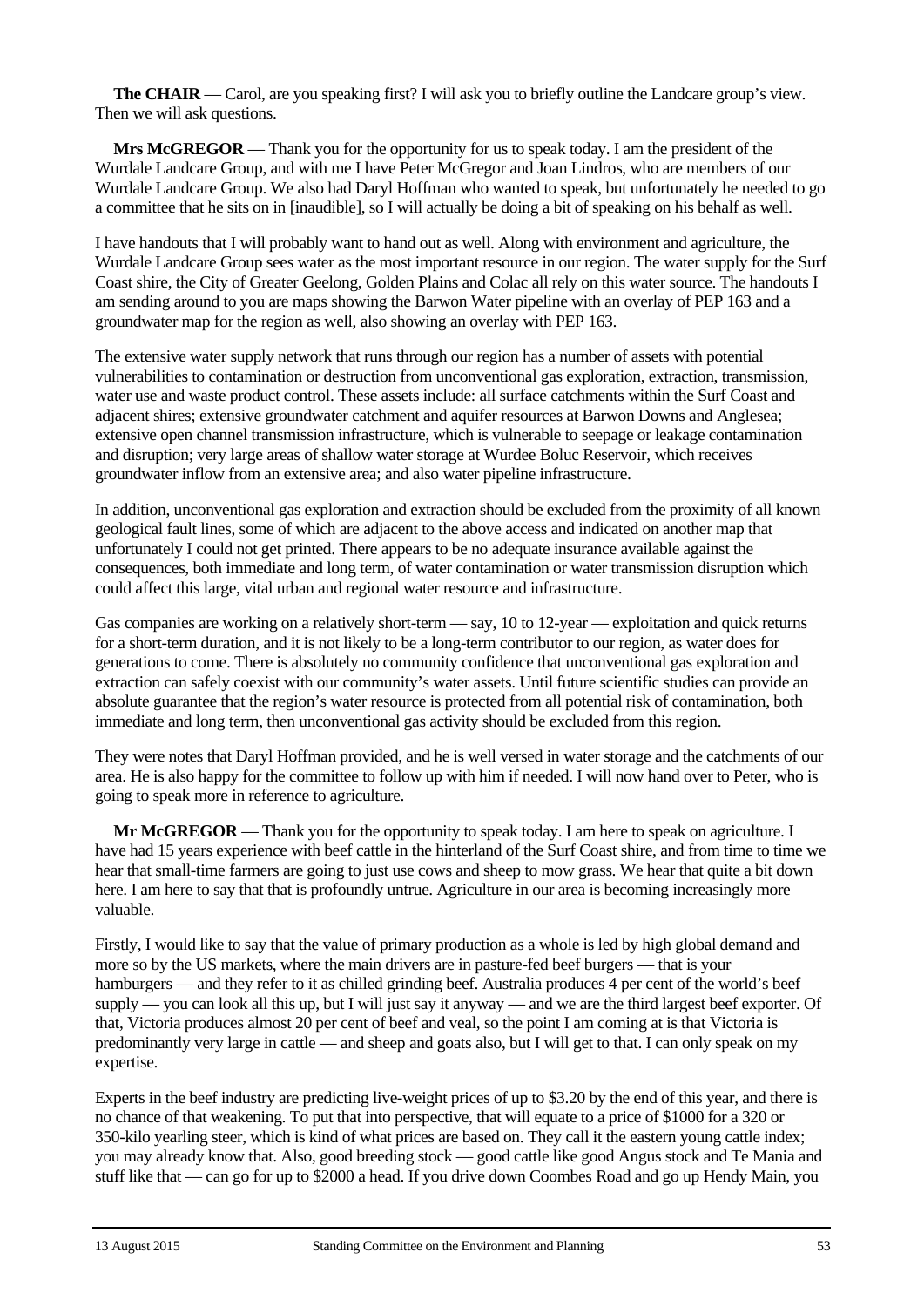will see a paddock of cows, and you would be looking at \$100 000 worth of stock just sitting there. That is quite common around this area; it is no exaggeration. So it is quite a valuable asset.

Just to say what we are firstly, we are registered primary producers — Carol and myself. We are members of the MLA and breed Limousin-Angus cross milk vealers, and we sell directly to the abattoirs. We run 40 breeding cows, we have calves for 10 months of the year and we are on 200 acres, so we are just one of your small, little plod-alongers that are around the area. We earn a modest taxable income, and we do actually make a profit. Again, people say, 'Oh, you can't make a profit out of 200 acres', but you actually can. Eighty per cent of my income is from farming, and the other 20 per cent I do back up with off-farm activities.

Breeding high-quality livestock does require a fine balance of genetics, pastures, water and land resources. We have a spring-fed dam, and in the dryer months we rely heavily on that not being disturbed by anything. The point I am making here is that we have concerns about the mining — we do not know anything about it — in our area due to the high levels of water required to operate these mines and possible contamination of aquifers due to flowbacks. I have a reference on that, if you want to ask. We believe all this will be a risk to our enterprise remaining successful and viable.

In summary, agriculture in our area is becoming increasingly more economically viable due to strong market indicators, and also we are in a high-rainfall area with good soils and good holding capacity which can keep up sustainable production of meat and livestock in each year. When at other times you see central parts of Queensland and northern New South Wales enduring months and years of drought, Victoria can keep this flow of production happening. Why would you want to risk it? I have references to back up what I have said.

**The CHAIR** — Did you want to say something, Carol?

**Mrs McGREGOR** — I know we have just given two snapshots there of the Wurdale Landcare Group's view, and of course there are other environmental concerns that the group has. What I just want to finish with is that in all I do not believe that a comparison has been made between the values that water, agriculture, the environment and tourism all provide to this area as compared to the value that unconventional gas exploration and extraction has. If we look at long-term sustainable value and outcomes for unconventional gas exploration and extraction in this region, I do not think it will add up. I do not think it can stack up against the value we have in tourism, agriculture and the environment. We can look at alternative energy sources, but we cannot look at alternatives to water and to food. Thank you.

**The CHAIR** — Thank you. I am appreciative. Did you want to say something, Joan?

**Ms LINDROS** — I would like to say a few words because I have been involved with the environment groups and environment issues and a lot of people over a long time. I can just say that — —

**The CHAIR** — I can vouch for that.

**Ms LINDROS** — That is right, especially in the Otways. I can vouch for the fact that there are many, many thousands of people who are really concerned about this proposal. It seems to me and others that there is no compensation that could be given to a landowner. I would not take any amount of money for my piece of land and bushland, because once it is gone and it is used once, then it is spoilt.

I think the damage to the local community will be that they will be fractured. The communities are really successful because they work together and help each other. I think to bring fracking into any of these areas will be a huge loss.

I would like to point out that this morning there was mention that Geelong gets most of its water from surface water. I do not know the figures — I could have looked them up — but that is not quite correct.

I would also like to say that there are big vegetable-producing projects in the line. One of them, between Geelong and Ballarat, is going to use the same amount of water as Geelong currently uses altogether. To think that we will have excess water without really knowing the capacity of the aquifers — because I know you could not ever know exactly what is there — it seems that any risk to both the quantity of water and particularly the quality  $-$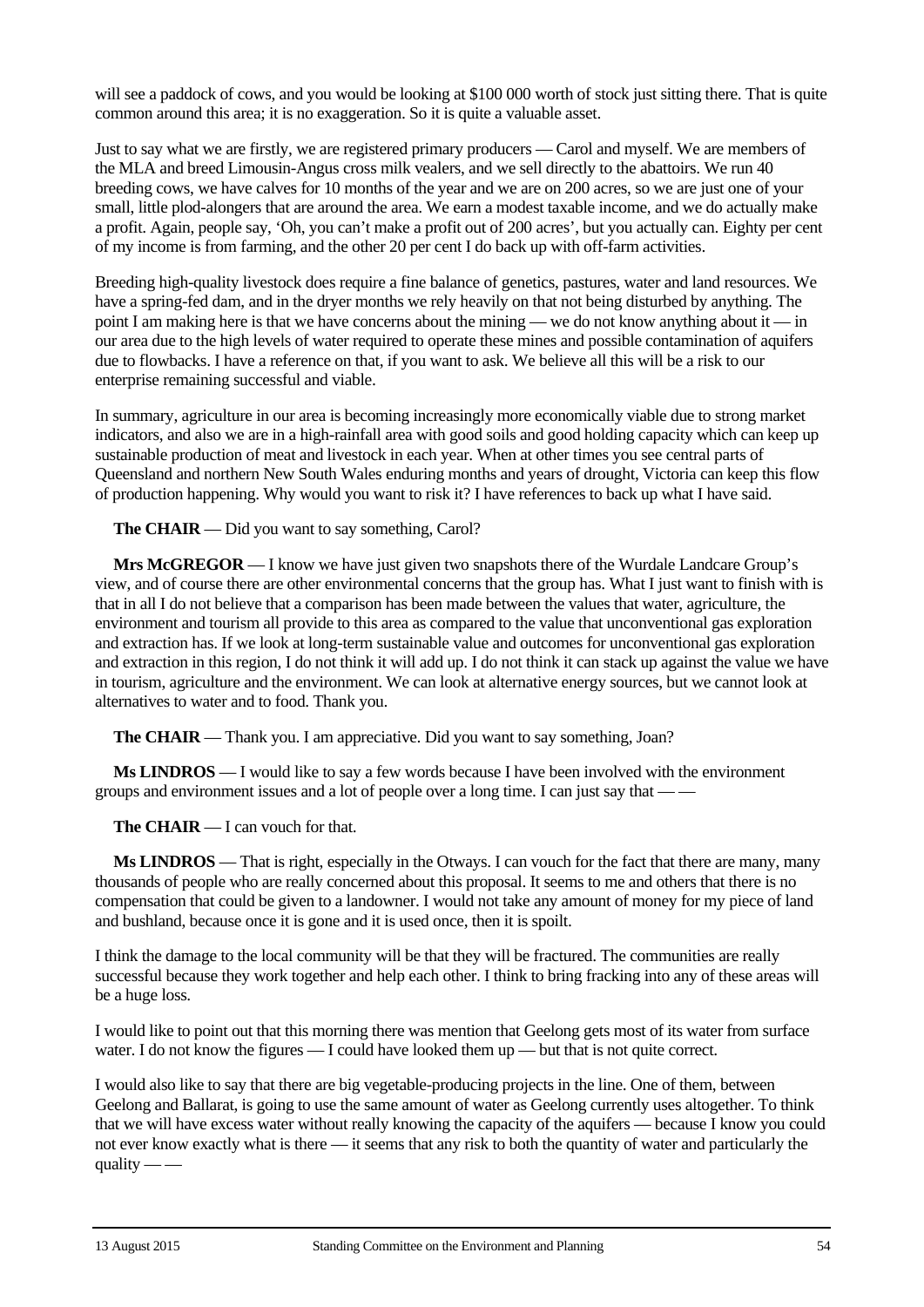I do wonder, with the disposal of wastewater, if there are wastewater ponds to evaporate the water, if anybody has thought about the effect on the birdlife and the wildlife that would perhaps be using it and thinking that water was usable? Do we want our land to have big pools of poisoned water waiting to evaporate? I do not think so. I think that is an environmental problem that has not even been properly looked at.

I think a social problem is that we do not have the right to say no. I believe that if you have some land which you are caring for — adequately farming or using it for community education or school education, which some of the land in the Wurdale area in the Otways is for, and it is really important for schools from all around Victoria which come to this area for their outdoor education — —

I think that is a use that is perhaps — it is not hard to quantify, because it is there — not considered. I think the intrusion of the wells — the extra roads, the trucks, the dust and the air pollution which will come from the mines, all those things — are costs that have not been looked at. It is probably hard to say, 'This is worth so many dollars'. I feel sorry that generations have looked after sometimes the same piece of land and cared for it and are expecting — as I expect with my piece of land — that the next generation will care for and use it. If it was fracked and mined, it really would not be useful for the next lot of use, and it is only very short term. I think environmental monitoring is talked about — if we have the mine, we will be monitored afterwards — but that is too late. I think the precautionary principle should be there — let us not have them, and let us make the most of the farming land.

There is international research at the moment about the amount of foods that will be needed in the next 20, 60 years. This research discovered, or has put out, that the quantity of food that comes from niche farmers and small farmers — this is on a worldwide basis — is going to be the source of food that feeds the huge populations we will eventually have.

I think that is perhaps about all I need to say. Carol and Peter have talked about the water, which is probably one of the most valuable resources we have, and next is the farming, of course. Maybe it is going to be another cost to the people who use gas as the prices rise and we export more and line the pockets of the mining people. I will not say any more, but environmentally I think it would be absolutely disastrous for a magnificent area like the Otways or any of the areas around here, the Bellarine Peninsula, to invite this industry to come to it. I think Victoria really should say no and look at other sources of energy, and there are plenty we could develop. I will not say any more.

**The CHAIR** — Thank you for the submission by the three of you. I have one question. It is a lateral question to which you may not know the answer, and that is fine. Does the Landcare group engage with the catchment management authority, and in doing so, does the catchment management authority have any views that you are aware of on these matters?

**Mrs McGREGOR** — The Wurdale Landcare Group is actually one of several Landcare groups that are under the umbrella of the Upper Barwon Landcare Network. That is funded through the CCMA. What was the second half of your question?

**The CHAIR** — And the views of the CMA and whether they have engaged with this matter?

**Mrs McGREGOR** — That I could not answer. I would not know.

**The CHAIR** — Okay, we will follow that up.

**Mr LEANE** — Thank you very much. Due to your submission being very similar to a lot of submissions we have had in the last two days, I think I have used up all my questions. But I thank you for not questioning the extent of the affection we have towards our immediate family due to our occupation. That was questioned by a previous submitter, so thank you.

**Ms LINDROS** — Actually I think you have probably answered that to us because they have obviously shown a lot of interest in the issues that we — not just us, this group, but others — have brought up. I personally thought that was very pleasing.

**Ms DUNN** — I am probably similar to Shaun. We have asked a lot of questions over these last couple of days. The question I do have for you is in terms of the Wurdale Landcare Group, just to get an idea of the local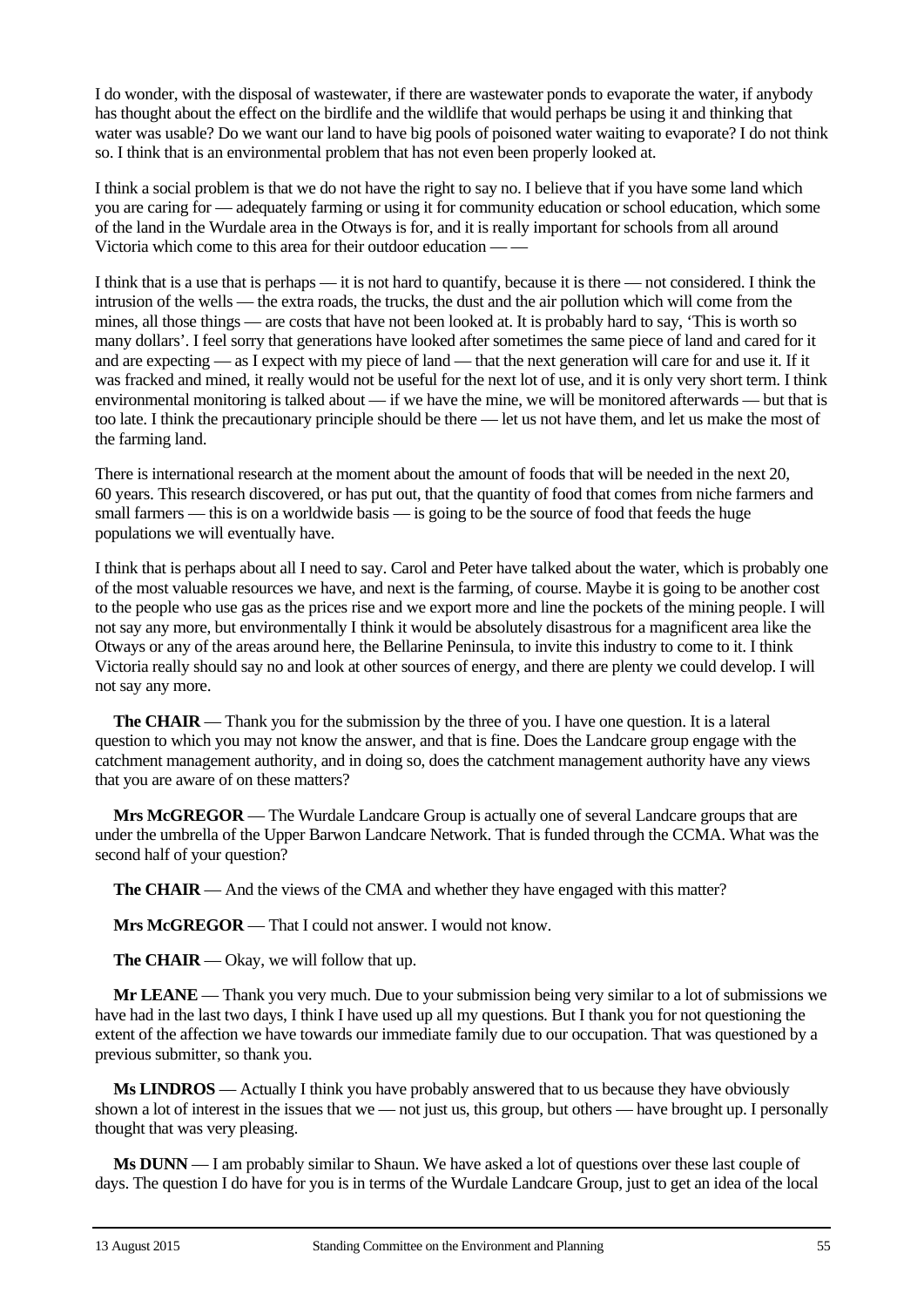context: how long have you been around, how many members do you have and what does your membership comprise of — farmers, others, mixed?

**Mrs McGREGOR** — The Wurdale Landcare Group has been in operation since about 1987. It was one of the first Landcare groups to start up in the area, along with the Barwon River Care Group. Our membership is, I think, currently around 20 families. It is a very active group that is involved in a lot of weed control and pasture improvement. Our property in particular has been showcased on several occasions for the quality of soil improvement and sustainable farming practices that we do.

In terms of engagement with community, we run regular forums that invite the community to be involved. We have one coming up on bees and the importance of bees in the world. It is a very active group. In terms of membership, it is a very broad variety group. Some people are very strongly environmental — as you know, Joan is — and some people are very strongly agricultural, like Peter is, but we all work very well together. It means that we all have a very good understanding of different perspectives.

**Ms DUNN** — That is great. Thank you, Carol, Peter and Joan for your submission.

**Ms BATH** — And Joan, just for the record, as a whole we care about water a lot as well. We acknowledge that on the driest continent in the world water is very important to agriculture and to human beings. With respect to yourself, Peter, being on the land, my understanding is that, if a mine was to go in, there is infrastructure that relates to that mine — road access and fences and the like. Have you contacted or sought to look at other people in other places — maybe in the northern parts of our country — for the impact on farmers? Have you had any conversations around that or done any reading around impact on their farms of this infrastructure?

**Mr McGREGOR** — I have not as such personally spoken to people; I go off what I see on the TV and through the media. I just know that a typical tight gas operation could involve 1000 wells, so what sort of infrastructure is that going to take to operate? It would be mind-blowing, I would imagine. I can only speak of what I get through the media, not from speaking to people personally. I hope that answers your question.

**Ms BATH** — Yes. It is a big topic, isn't it? The other question is: I have been speaking with people down at Longford in Gippsland, and there is a variety of views. There are a lot of views against this, as we have heard today as well. There was, prior to the moratorium, some drilling down there, and some excess water — some produced water — was delivered and then refined. One of the farmers used that water to grow potatoes, and they were, for want of a better word, produced well, healthy and the like. I am just putting it out there that I have spoken to a lot of people who were against it, but there was a farmer who said that he grew potatoes in that zone.

**Mr McGREGOR** — That may be, yes, but anyone can download stuff off the internet. It is all there with shale and tight gas: it uses large amounts of chemicals. What are those chemicals? What are they doing? What is the long-term effect they are going to have? That farmer may very well have grown some successful potatoes and vegetables and what have you, but what is coming up down the track? That is the big question, and that is pretty much where I am coming from.

Also, just to reinforce Joan's argument about the water and the competition with the water, in that instance that you mentioned he may be getting extra water, but I see it the other way. I see it as competition drawing on groundwater that is usable and in good condition at the moment. When you start disturbing that, what is going to happen? That is an issue for me.

**Ms BATH** — I appreciate your comments.

**Mr McGREGOR** — Because I know we have everything working now; we do not want to muck it up, if you know what I mean.

**Mr DALLA-RIVA** — Peter, this is probably more directed towards you. In respect of your concerns, do you understand whether the MLA has made any representations?

**Mr McGREGOR** — Possibly not, no. It is a good question, actually.

**Mr DALLA-RIVA** — In terms of engagement, have you, the Landcare group or anyone associated with the unconventional gas issue met with industry or Lakes Oil, or have you had representation to meet with them?